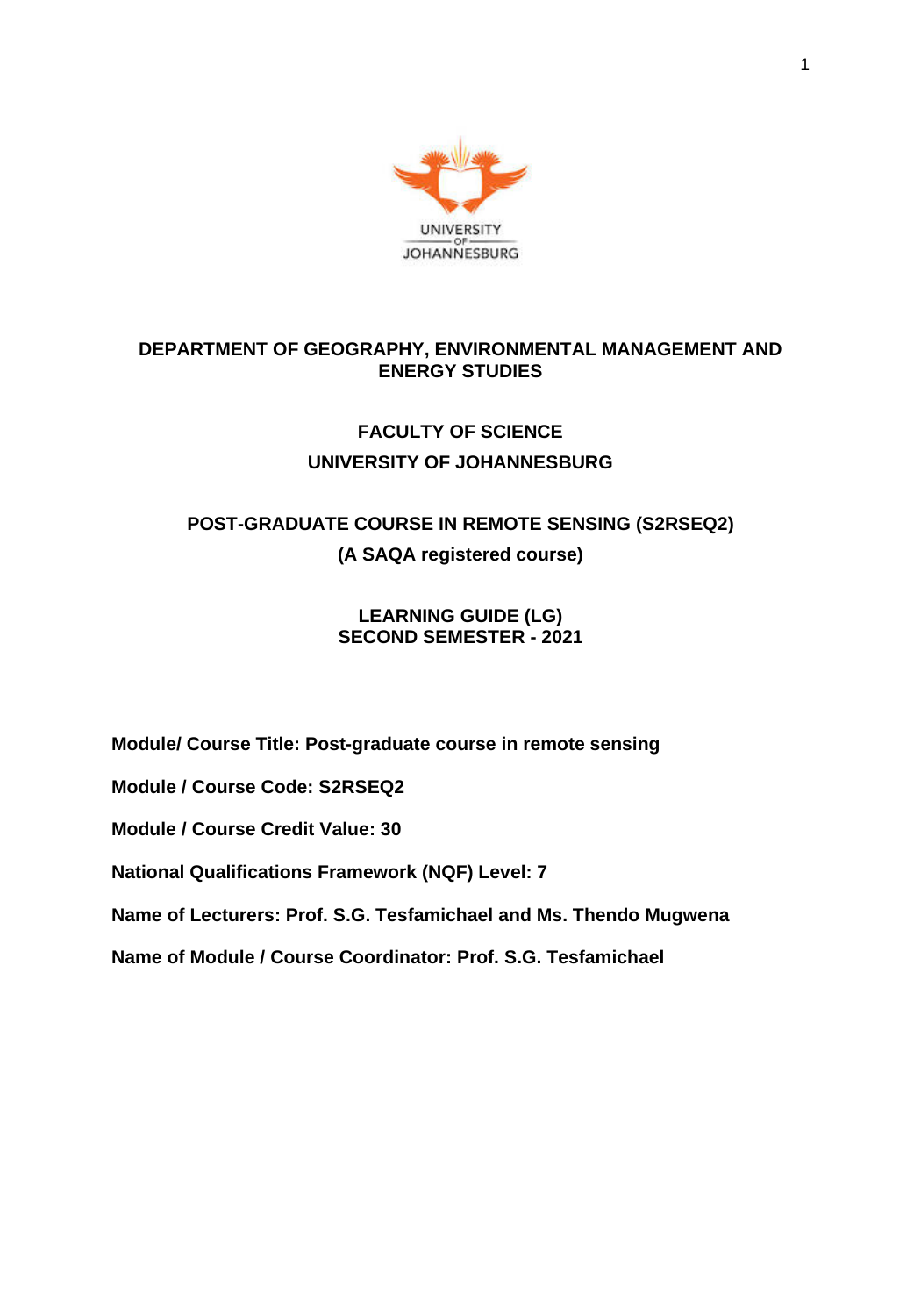## **1. Purpose of the Qualification**

The course is an NQF level 7 module that runs for a semester (14 weeks). The course aims to familiarize postgraduate students with applications of remote sensing to a wide range of study fields that have direct or indirect relevance to geographical and environmental forms and processes. This is essential in stimulating geographical and environmental science thinking and research that applies state-of-the-art spatial technologies.

The course is intended to equip students with the skill to design, undertake and report academic research efforts that relate to remote sensing techniques. Students are thus expected to work towards being self-motivated readers, inquisitive of ideas and critical reviewers of academic/scientific evidences. It is therefore vital that they allocate substantial amount of time to gain an in-depth understanding of the subject matters covered in the course. This is achieved through knowledge absorption in both the theories and practical applications of remote sensing and spatial analysis techniques.

## **2. Academic requirements**

Students who intend to register for the course are required to have a recognized Bachelor's degree or equivalent qualification, preferably with prior knowledge of Geographic Information System, spatial analysis, remote sensing or aerial photography in undergraduate studies.

#### **3. Course content**

The contents below are informed by the predominant experience in the learningteaching of remote sensing techniques worldwide. This experience essentially promotes equipping students with the principles and applications of remote sensing in a plethora of geographical and environmental forms and processes. In doing so, the course strives to keep students abreast with the current technological advances of remote sensing and its applications. To this end, adjustments to the contents may be made whenever necessary.

- 1. Basic principles of electromagnetic radiation
	- Components of remote sensing
	- Electromagnetic energy
	- Interaction of electromagnetic energy and targets on Earth's surface
- 2. Characteristics of remotely-sensed data
	- Active and passive remote sensing
	- Sensors
	- Spatial, spectral, radiometric, temporal resolutions
- 3. Earth observation sensors
	- Weather monitoring systems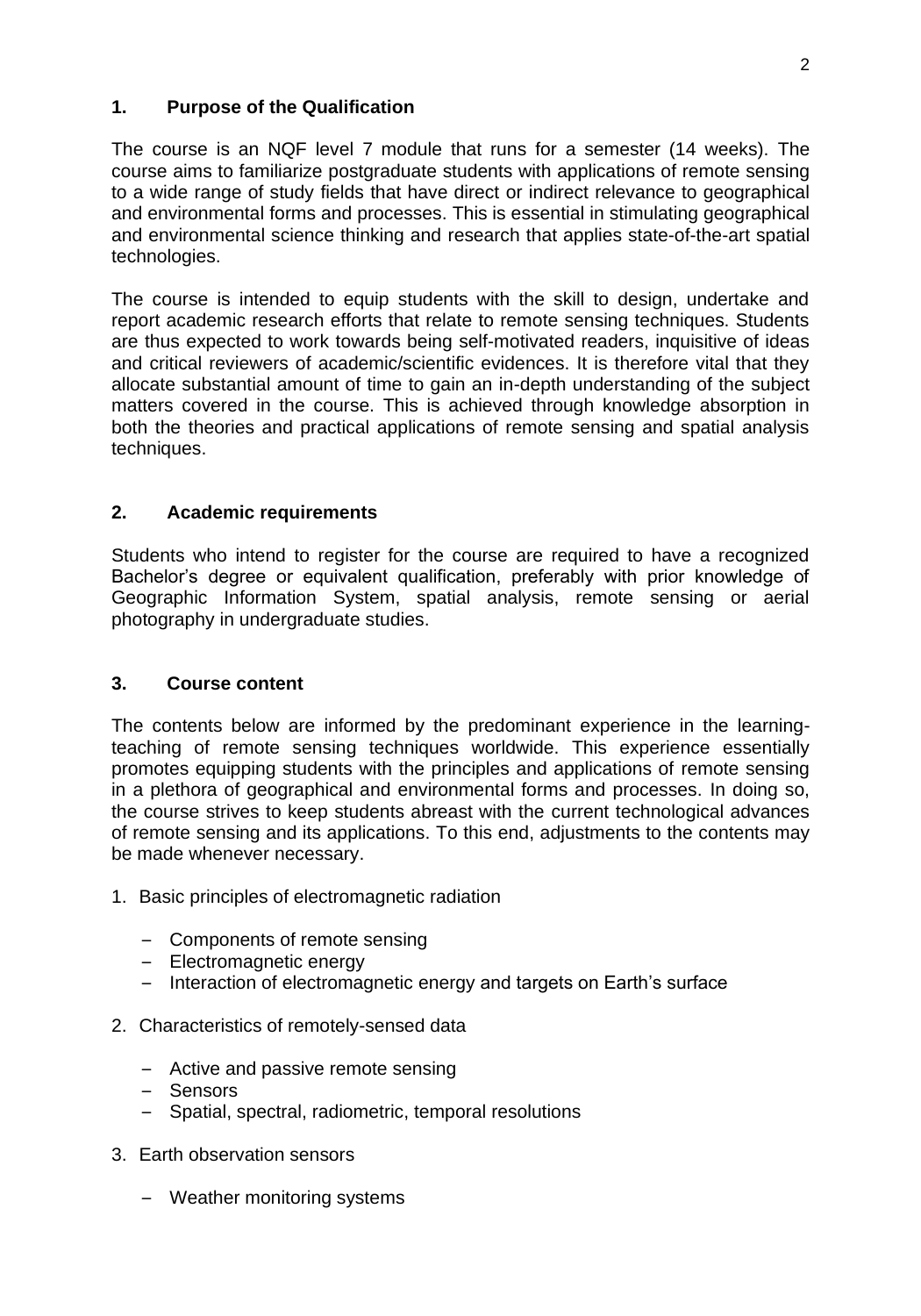- Coastal observation sensors
- Land observing sensors
- 4. Image analysis and interpretation for land use / land cover classification
	- Image preprocessing
	- Supervised / unsupervised classification
	- Land use / land cover interpretation
- 5. Accuracy assessment
	- Reference data for accuracy assessment
	- Accuracy indices
	- Computation of accuracies
	- Classification errors
- 6. Remote sensing of change detection
	- Benefits of remote sensing for change detection
	- Change detection methods
	- Time-series analysis using remote sensing
- 7. Applications of multispectral remote sensing to vegetation characterisation
	- Species classification
	- Disease/damage monitoring
	- Growth monitoring
	- Biophysical characterization
- 8. Applications of hyperspectral remote sensing to vegetation characterisation
	- Disease/damage monitoring
	- Biophysical characterization
	- Crop seed assessment
- 9. Applications of multispectral/hyperspectral remote sensing to urban environment
	- Rooftop characterisation
	- Urban expansion monitoring
	- Urban heat island mapping
- 10.Applications of multispectral/hyperspectral remote sensing to geology and mining
	- Geoarcheological mapping
	- Mineral monitoring
	- Reclamation monitoring
- 11.Lidar remote sensing
	- Principles of Lidar remote sensing
	- Lidar remote sensing for vegetation biophysical assessment
	- Lidar remote sensing for urban structure classification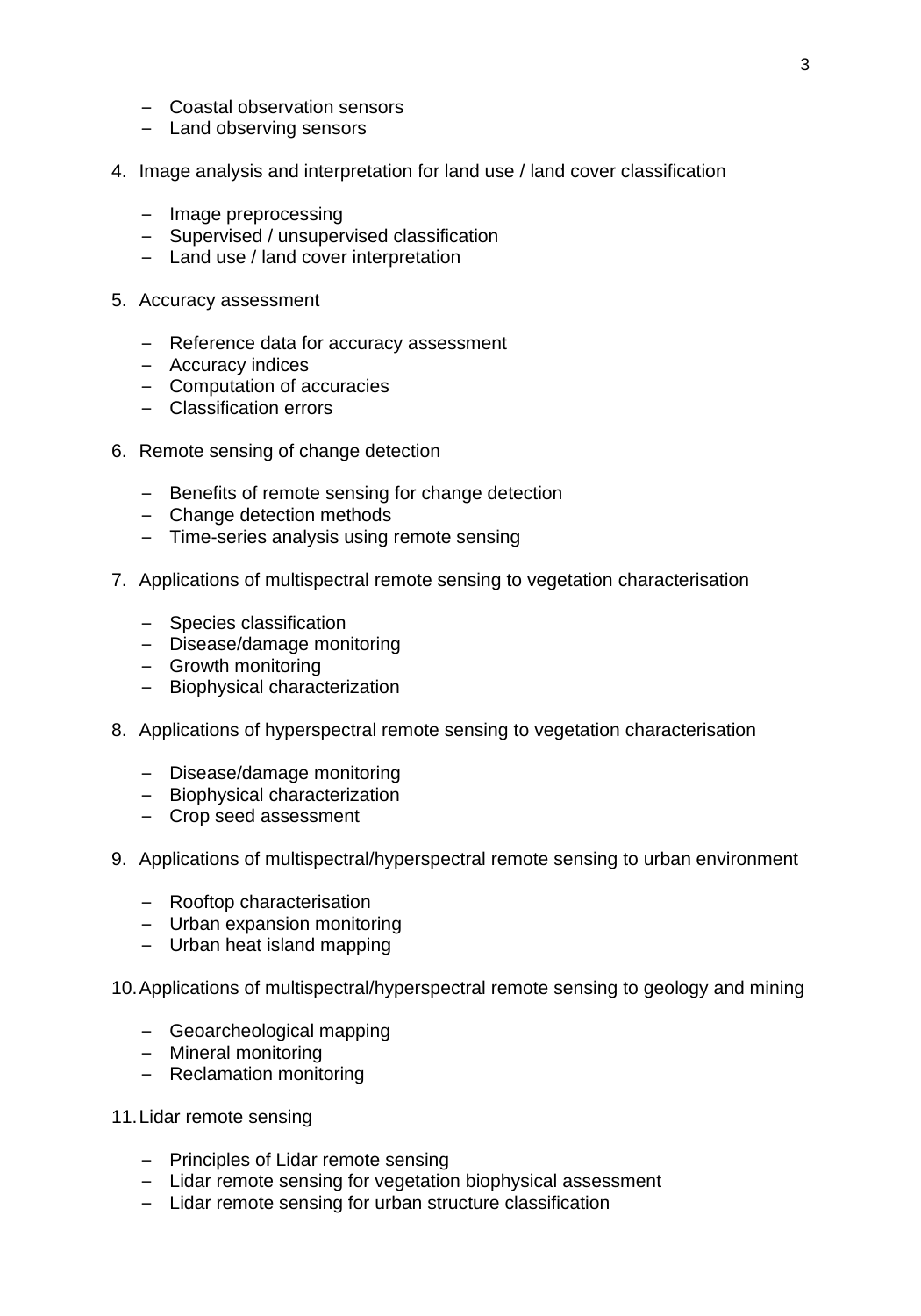- Lidar–optical fusion for improved vegetation and urban features mapping
- 12.Radar remote sensing
	- Principles of radar remote sensing
	- Factors controlling radar data performance
	- Radar remote sensing for vegetation assessment
	- Radar remote sensing for urban features characterisation
	- Radar remote sensing for land subsidence mapping
	- Radar remote sensing for quantifying soil moisture

#### **4. Fees**

It is preferred that the course is delivered face-to-face, considering the technical contents involved in it. However the COVID-19 pandemic has forced us to minimise face-to-face sessions and instead use remote methods of learning and teaching. The course fee has therefore been reduced to **R8500.00 (Eight thousand and five hundred rand only) for 2021** when taken as a non-graduate course in order to help students buy internet data to attend the course. Furthermore, students need to arrange their own computers to take the course, should it become necessary to run the course remotely. The course fee is payable **in advance** during registration (If a student discontinues a percentage of this fee can be refunded depending on the date of discontinuation).

Please note that the university might charge a further registration fee, in addition to the course fee given above.

*Once you have been notified of acceptance to the course, please contact our Faculty Officer Mrs Tsholanang Nyoka at the following address for assistance in the registration process and to obtain invoice.*

- E-mail: [tshulin@uj.ac.za](mailto:tshulin@uj.ac.za)
- Phone: +27 11 559 2459
- Office: C-Ring 201

## **5. Application**

The application form to enrol for the course is attached at the last page of this document. Applications to attend the course in the **second semester** must reach the course coordinator before or on **July 12, 2021 for 2021**. Applications can be made by e-mail given below and must be accompanied by certified copies of previous academic records. *You will then receive a notification on the success of your application*.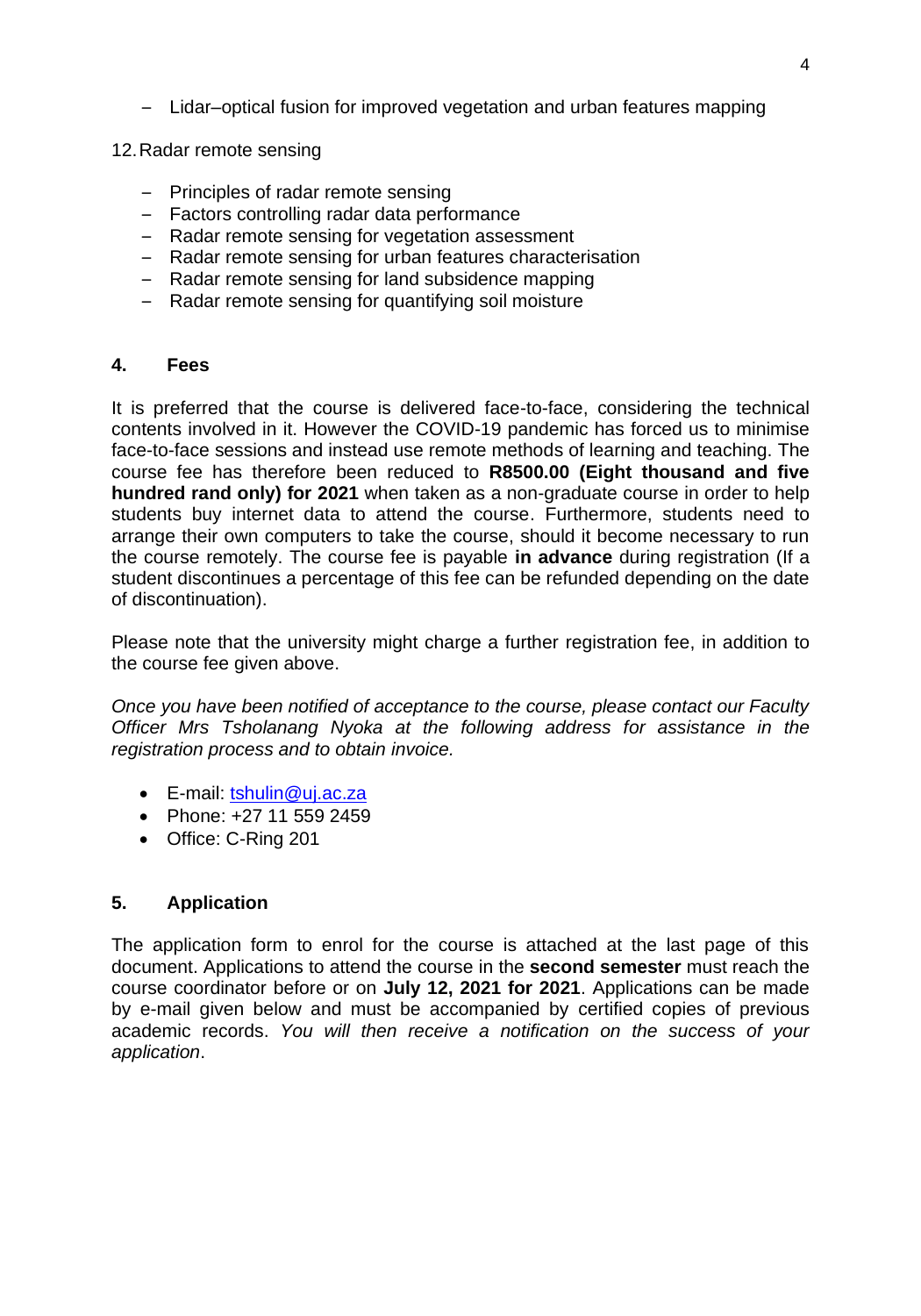To submit an application for enrolment to the course or for further information, contact:

> Prof Solomon G. Tesfamichael Course coordinator Dept. of Geography, Environmental Management and Energy Studies University of Johannesburg P.O. Box 524 Auckland Park 2006

Tel. No. (011) 559-3927 Fax. No (011) 559-2430 E-mail: [sgtesfamichael@uj.ac.za](mailto:sgtesfamichael@uj.ac.za) (preferred method)

## **TAKE NOTE OF THE FOLLOWING ARRANGEMENTS FOR 2021:**

#### **Enrolment:**

Enrolment for accepted applicants takes place as follows:

- Department: Geography, Environmental Management and Energy Studies.
- Place: D2 LAB 344H
- Date: 13/07/2021 19/07/2021
- Time:  $9:00 12:30$

For students not previously enrolled at UJ, the enrolment will be faster if you fill in the institution's online application form in advance and get a student number.

#### **First lecture:**

- Date: July 20, 2021
- Time:  $10:00 15:00$
- Place: D3 LAB 332 or remotely via the internet

#### **Mode of lecture:**

- Sessions may combine in-person and via online methods, taking into account the current COVID-19 pandemic.
- Mode of lecture will be communicated and updated regularly by the lecturers during the semester.